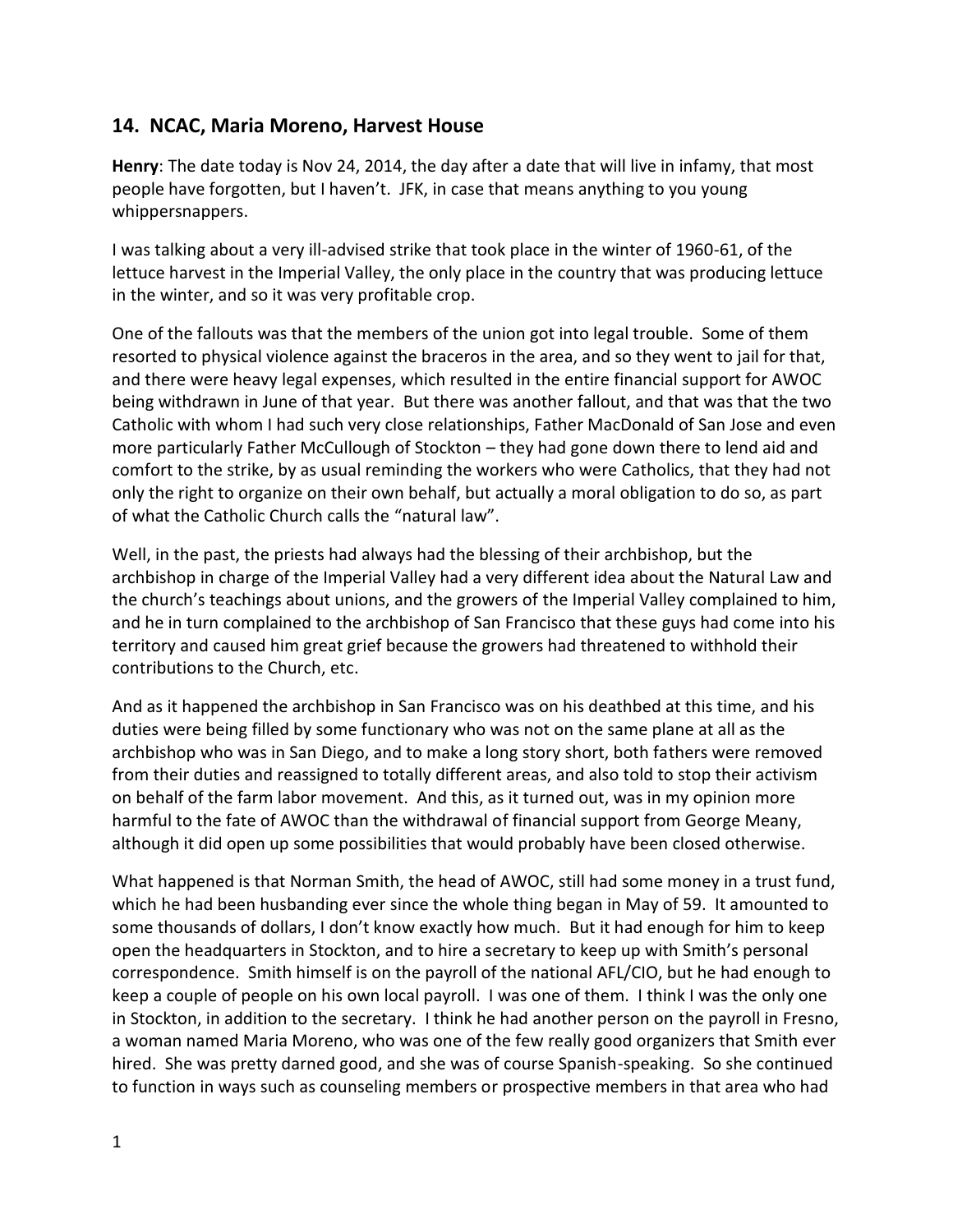problems with the braceros taking their jobs, or problems of taking advantage of a new program which had recently come into existence, called "disability insurance", a program under which employees contributed 1% of their pay to this program that paid for disability off the job. They were in theory covered by workman's compensation for job-related illness or injury, but this new program something that farm workers had never been covered by before, thanks largely to the efforts of Dolores Huerta, who had been a lobbyist for an organization called the CSO, Community Service Organization, after she left AWOC. She was a very good lobbyist – a tough woman, I knew that through personal experience. So she got this passed in the state legislature. But most farm workers didn't even know it existed.

But in ways such as that, Maria could continue to function in her area. But that left open all the rest of the great Sacramento/San Juaquin Valley, and I do not to this day have any idea what Norman Smith had in mind for me. He had never really understood what I was doing as the director of research. Maybe he just like me personally, maybe he felt sorry for me because of the breakup of my marriage and the fact that I was having to spend time going back and forth to Berkeley, which I hadn't been doing before, and paying child support and so on.

In any case, it did open up the possibility of doing some things which had not been done under the direction of Norman Smith himself. But apparently it was OK with him if I tried doing them myself on an experimental basis. In short, it was an opportunity to take a different approach to organizing than he had used, which as to spend all his time on Skid Row, signing up the least stable members of the farm labor force. He just didn't understand the possibilities of working with the so-called Home Guard, of people who had a permanent commitment to farm laborer, if only they were able to get jobs doing it. But with the bracero program, they had great difficulty getting such jobs.

So it was an opportunity to start trying some of the things that Father McCullough had been talking about, and which Dolores Huerta had been advocating before she got fed up with Smith.

If I had been capable of working along the lines that Father McCullough had been advocating, everything might have been different, but the fact that he was no longer physically present, and wasn't able to give me day-to-day advice, I of course was fatally handicapped by being totally unable to communicate in Spanish. So I took advantage of my freedom to start looking at other ways as best I could, but the possibility of finding whether McCullough's model would have worked in that area will never be known.

Except to the extent that it had in fact been tried during the period that I talked about in an earlier session, called the Agricultural Workers Association, AWA, which was quite successful until Smith came along and there couldn't be two organizations competing against each other. AWA went out of existence in favor of AWA.

So I dreamed up other things to do in this vacuum that now existed. I dreamed up the idea of attracting volunteers, principally from UC Berkeley, where I already had some contacts – I had helped organize something called Student Committee for Agricultural Labor (SCAL) and we were recognized as a campus organization, with regular meetings and public relations on behalf of the farm labor movement.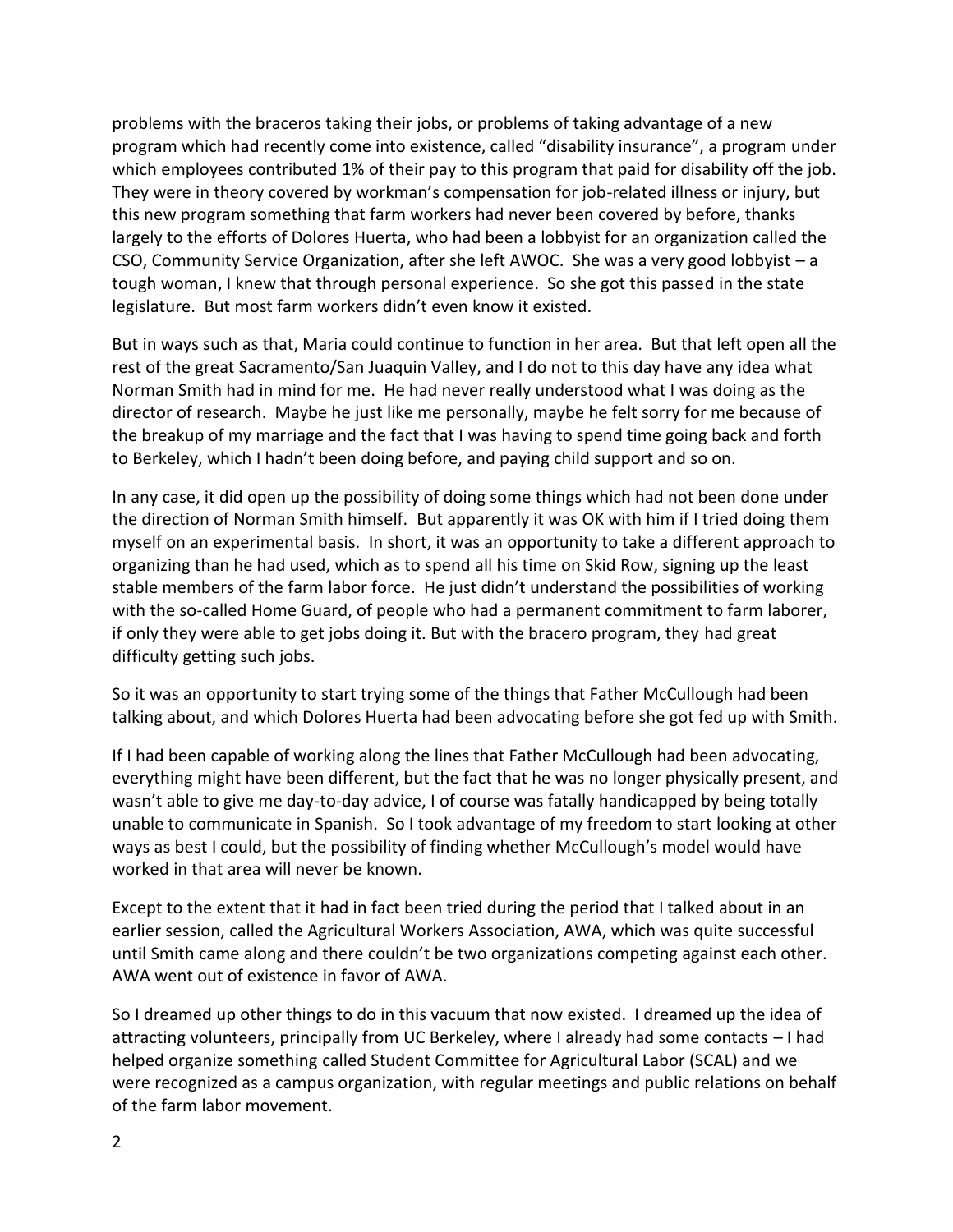The use of volunteers had always been anathema in AWOC's structure, and in fact all structures of the AFL/CIO, because volunteers were frequently thought of as being loose cannons. They were uncontrollable. As the saying went, since they hadn't been hired they couldn't be fired. But I didn't believe in that necessarily, so I dreamed up the concept of a residence, a hostel, a place where volunteers could come from Berkeley, from Stanford, or from anyplace else for that matter, and could make themselves useful in various ways to help with the movement. I was going to call it Harvest House, and I thought it would be possible to have somebody in charge who would make sure that it wouldn't be used for drugs or other illegal or immoral activities.

But I did find people in Berkeley who were interested, and one of them was not really a student, I don't know what her connection in Berkeley was, but was at liberty. So she came out with a friend of hers and they found a big old two-story house that was not being used, and the rent was very cheap. In fact real estate in general in Stockton was very cheap compared to Berkeley. And so Harvest House was in fact started. And the young lady who became the house mother, so to speak, was known as Pat Bellamy, or Pattie, not frequently known by her real name, which was Sara; her full name was Sara Patricia Bellamy. And her friend was named Starry Krueger. The two of them were willing to devote full time help with the movement, with the Harvest House as their base of operations. It was plenty big enough for people to come and spend their weekends, if they had to go back to studies the rest of the time. A couple of guys came from I don't know where, and they were also prepared to spend full time to helping. And others came and went.

So one of the first activities was one which Father McCullough himself had tried when he first began in Stockton way back in the late 1940s. And that was simply to go door to door in the shanty towns on the peripheries of Stockton, and take a census. In this case, the census was primarily concerned with locating good Catholics who had dropped away from participation in the church because they were not welcome in the downtown churches. But our purpose in the activities of Harvest House was to do a census of farm workers and former farm workers, with the specific purpose of finding out what would be required to get them back into the farm labor market if things could be made acceptable in terms of wages and working conditions.

So this was the kind of activity that could be done at odd hours, it could be done with the help of students who would come out only on weekends, and we got a lot of data, which seemed to say basically that if it were possible to make only \$1.25 an hour, instead of the prevailing wage which at that time was about \$1/hour, that a number of people would be willing to go back to working in agriculture. One of these volunteers, who helped with that survey, was a fellow named Marv Sternberg, who had been present very early in the game, in August of 59, I think I spoke about this earlier. We had the first public meeting of AWOC. I tried to introduce the singing of labor songs, and Marv Sternberg came out from Berkeley and played a little guitar, so he did that while I led the singing of these songs, including one by Pete Seeger.

So Marv helped with our survey, and then he later used that as the basis for a Master's thesis.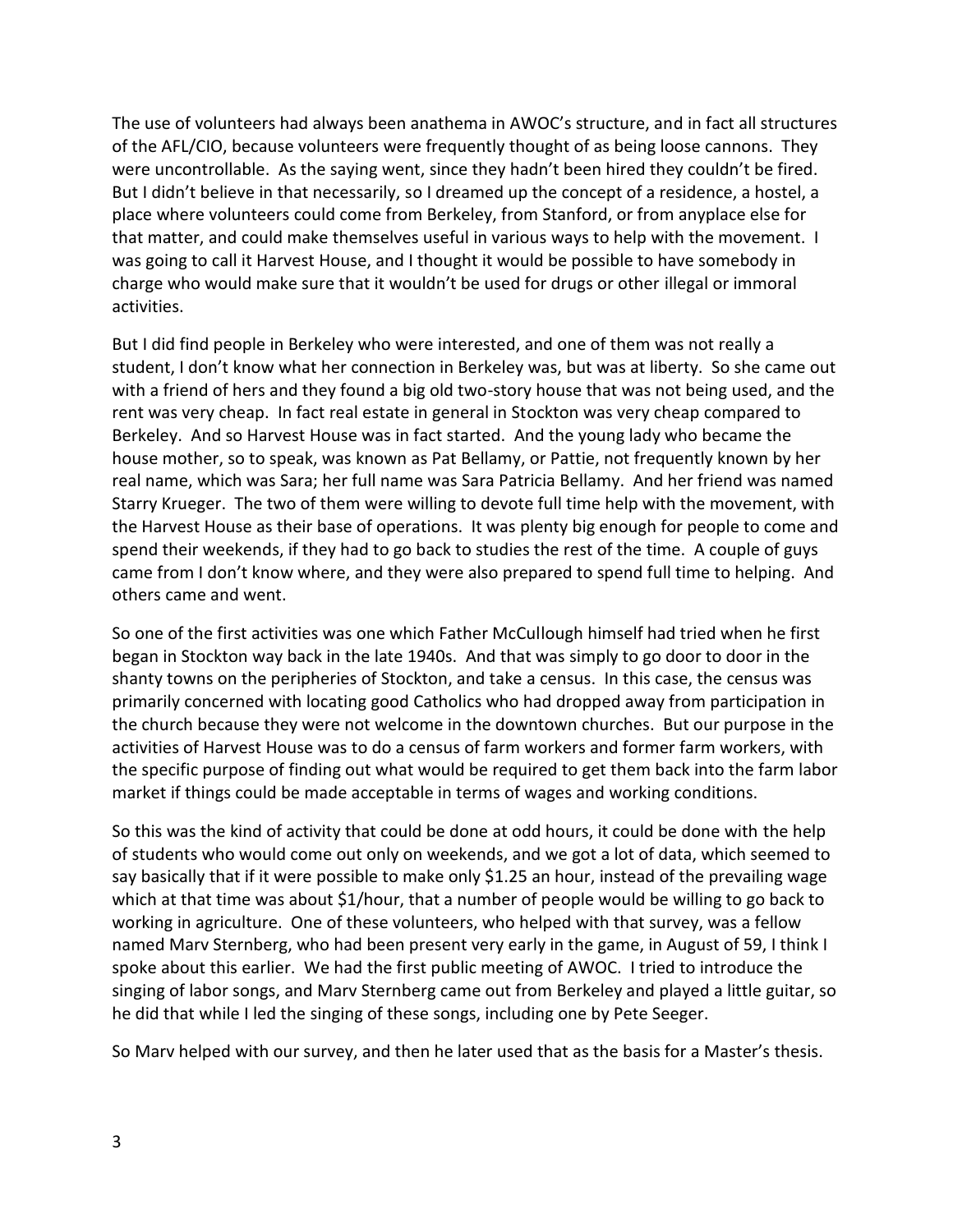Well there were a lot of other things that we found. For example, Father McCullough had built, to a large extent with his own hands, a church in one of these shoestring communities, as they were called, in the outlying areas around Stockton. It had formerly been known as Dogpatch, but it became known as the St. Linus district after he established this church. It had about an acre of land, which was undeveloped, in back of it. So we put together work parties to help clear the land of weeds and sinkholes and bumps and whatnot, to use it as a playground.

There was a child care center which catered to the families of farm workers in the Tracy area, Tracy being about 15 miles away from Stockton, in an area that was filled with tomato fields; it had a huge Heinz cannery which gave employment to the wives of the workers in the fields, and they needed a child care center, and so the priest in the area, who also became a good friend of mine, Father Dugan was his name, they devoted part of facilities of the church to this child care center, and they could use volunteers to help with the preparation of meals for the kids and so on. And so we found students who were able to spend a day or two here and there to help with activities of that sort.

As time went by we started thinking about organizing ourselves into something which had a name of its own. We know that it was verboten to use the word "local", as in local union, because that had a very special meaning in the lexicon of the AFL/CIO. It was reserved for those that were chartered by the main organization, and we were not asking for that, we were not aspiring to that, it would not have been granted even if we had asked for it.

So, somehow or other, we came up with the idea of calling it an "area council". We didn't want it to be confused with AWA, we didn't want to use the word "association". Then the question was, what area are we talking about? We didn't want to restrict it to Stockton, or to San Juaquin country. We didn't know of anything like it that was going on anywhere closer than Modesto, or farther north. So we called ourselves the "northen california area council".

We had a number of permanent local people in addition to these volunteers. Raul and Trini Aguilar, Stella and Manuel Juarez, and others.

We had a meeting at which there was to be an election of leaders, and I felt strongly that it should be one of these local people who had a background in farm labor. We had a long meeting at which this was debated, and although I naturally didn't go into my personal history, and my horrible year as a senior at Palo Alto high school, in a position that I didn't want and was totally unqualified for. But all of the people who I thought should be eligible for a leadership position declined to serve, and so be default everybody looked at me. The best I could get out of the group was that I was to be known as an acting chairman. We then elected a vice chairman and secretary/treasurer, both of whom were local Spanish-speaking people. But here I was once again in a position that I really didn't want.

We started putting out a newsletter every couple of weeks, bilingual, and we learned by the grapevine that there were other groups which trying to hold out and continue an existence whatever were the machinations going on in Washington DC. There was one in Modesto, several in Tulare County. They were formerly AWOC groups. They were then cut off without any paid person at all. But we established contact with them, and convinced them that they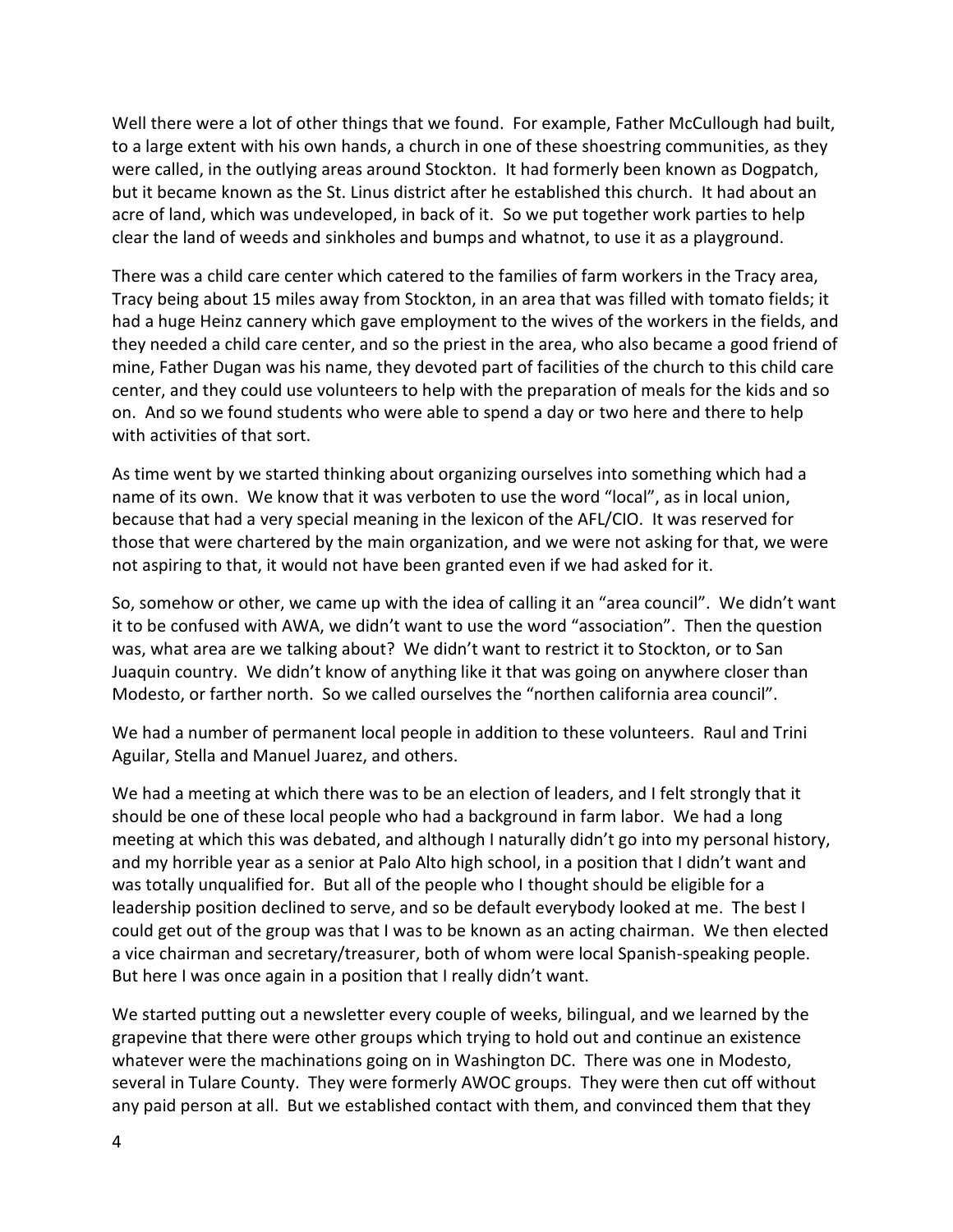could also operate with volunteers. They also could use the same rubric that we did, calling themselves and area council. And so by the end of the summer we had a half-dozen of them functioning or a greater or lesser extent. As it turned out there was one in Tulare County, centered in a little town called Strathmore, which was the most active of all of us. That's a story that I'll get to later.

So we started trying to communicate with these people, soliciting information from them as to what they were doing, what their problems were, and putting this kind of information into our newsletter.

We kept ourselves busy in one way or another. I can think of a couple of other prime examples. In September we heard, again by the grapevine, that a group of Filipino farm workers in Santa Cruz County were engaging in a wildcat strike in the Brussel Sprouts harvest. So we went down there and asked if there were any way that we could help, and they said sure - they're trying to take our jobs with braceros, as strike-breakers.

Now the Filipinos are, or were at that time, a very distinctive group in the farm labor force. They were all single male, and they were all getting along in years. They had all come to this country, in many cases by way of Hawaii, back during the time when immigration laws somehow permitted them, but not women to accompany them. In any case, they were superb farm workers – that taught themselves the skills involved in certain crops, such as asparagus. They functioned as a well-oiled machine that knew how to cut the asparagus when it was due to be cut, and how to wash it and so forth, always with a minimum of wastage. And they were also uniquely skilled in the harvest of Brussel Sprouts, which people have seen in the supermarket in the form of little balls that look like miniature cabbages, but that's not the way they grow. They grow in a plant that's sort of the equivalent of a giraffe in the animal kingdom. In the vegetable kingdom, this plan puts up a large stalk, maybe 3' high, from which these little balls grow at spaces from the bottom to the top. But to harvest them you have to have a strong thumb, and you pop them off as you go up the line, and it can't be done by machine, and somehow this group of Filipinos became uniquely skilled at this. But when they asked for \$1.25 an hour, the growers said we can get all the help we need at \$1/hour by calling braceros.

Well, these fellows knew it wasn't right, but they didn't know the ins and outs of the law, and so we offered to help them plead their case with the department of labor, because the enabling legislation for the bracero program states very clearly that braceros are not to be used to fill vacancies that exist in the course of labor dispute. It requires some finesses to get the government to certify that a labor dispute exists. We found that out in the Imperial Valley the previous winter, where they dragged their feet about withdrawing braceros in that case. In this case we had a volunteer lawyer who went directly to the headquarters of the department of labor in San Francisco, and by George after a couple of week we did get the braceros removed, and even though the Filipinos lost a certain amount of time and some income because, as is the case with many crops, it's relatively short-lived, but they did get their \$1.25 toward the end of the strike, and we were some help in that case.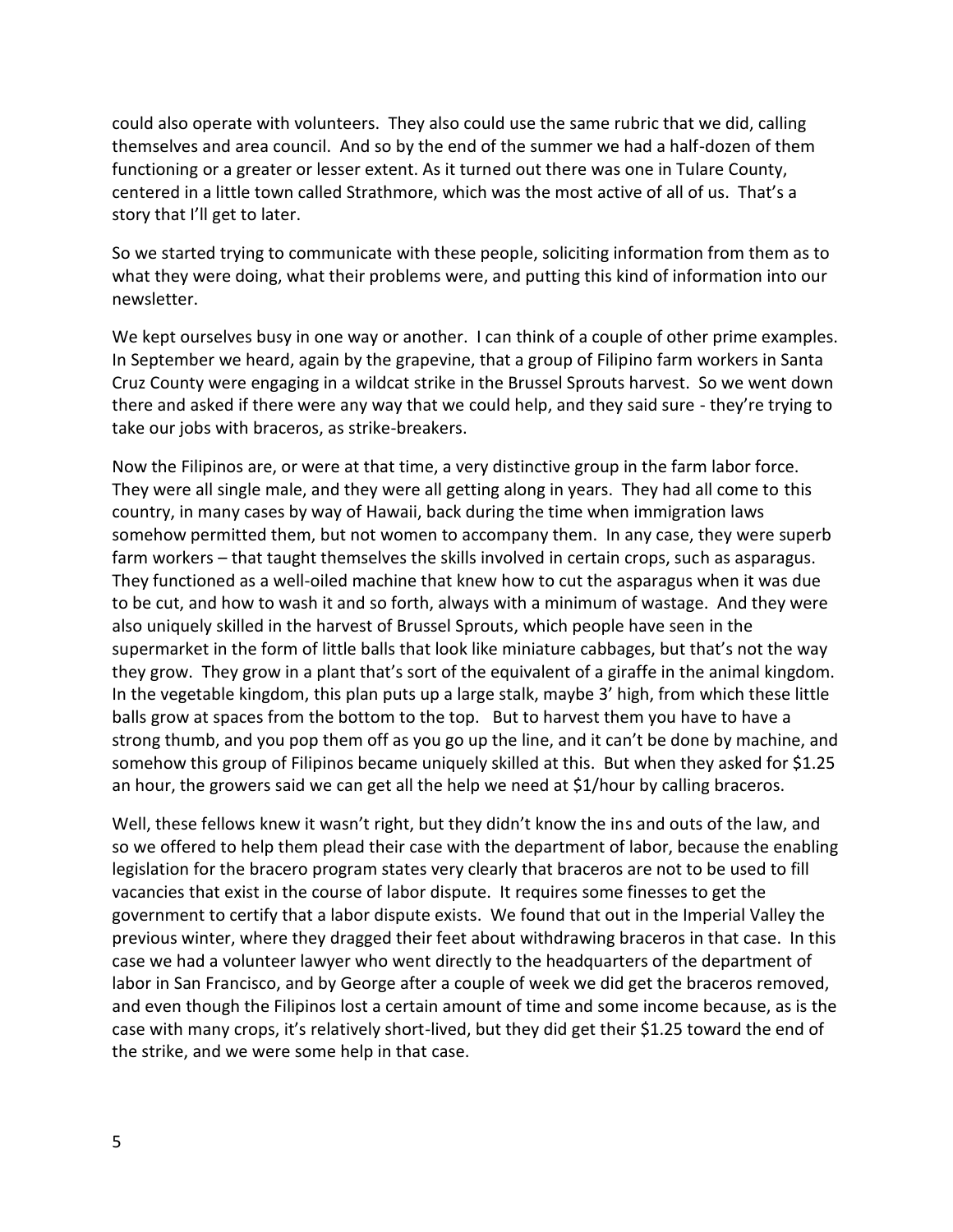The following month we of the NCAC attempted to be of help in another aspect of the bracero problem. There was a bracero camp in the outskirts of Stockton, operated by a labor partnership called the LoDucca and Perry camp, and it was pretty notorious for the way that it treated its braceros, particularly over the question of shorting their pay. So we had a couple of volunteers in our little area council who had the idea of leafletting that camp, and informing the braceros who were behind chain-link fences that they had certain rights, for one thing they had the right of going to the nearest Mexican consulate if they could, and even more likely, they had the right of going to 805 E Weber Ave in Stockton, which is where the old AWOC headquarters were, and in fact Norman Smith was still there, and it was also where the area council had its headquarters, and we would be happy represent them in a labor dispute or whatever they might have on their minds.

So we put down in some very diplomatic language that they had these options, that they had the right to these things if they had a problem, and mimeographed hundreds of copies, and these two young fellow went out one late afternoon, when all the guys had been brought back from their day in the field, and went to the front gate of the camp and started handing out these leaflets.

Well, the first thing was that the gates were locked, so then these two young fellows started throwing them over the fence, and the proprietors of the camp sent out a team of bouncers or goons, or whatever you might want to call them, who confiscated the leaflets and beat up on these two young guys, and placed them under arrest.

We got them out of jail and paid the bond, until such time as the trial could be held, and it wasn't very onerous compared to those down in the Imperial Valley, which involved different types of felony. There wasn't a felony involved in this case. In any event, it opened up for the first time what seemed to us to be very clearly a case for the ACLU, and by George the SF chapter of the ACLU took the case. It seemed to be open and shut, because there were many well-established precedents. I think that probably back in the 1930s they had gone all the way up to the Supreme Court and it seemed to settle once and for all that in a company town, in a situation in which it's impossible for a union representative to communicate with workers without going onto the property of the employer, that the union representative has that right, always assuming of course that it's non-violent.

So in due course of time this case went to the superior court in Stockton, and the presiding judge had been appointed by a Democratic governor, which again we thought made it an open and-shut case, but lo and behold, somehow or other she figured it out, that these two young men were trespassing and committing a public nuisance, and so on, and so the case was dismissed. We tried to bring this to the attention of the public at large, but weren't able to get the media interested.

To bring ourselves to the attention of the public, I guess you could say that was our main purpose, we organized a very unusual type of picket line, to be held outside the Fairmont Hotel in SF, where the secretary of labor, under the Kennedy administration, was going to make a speech. Instead of our picketing the secretary of labor in protest about anything that he had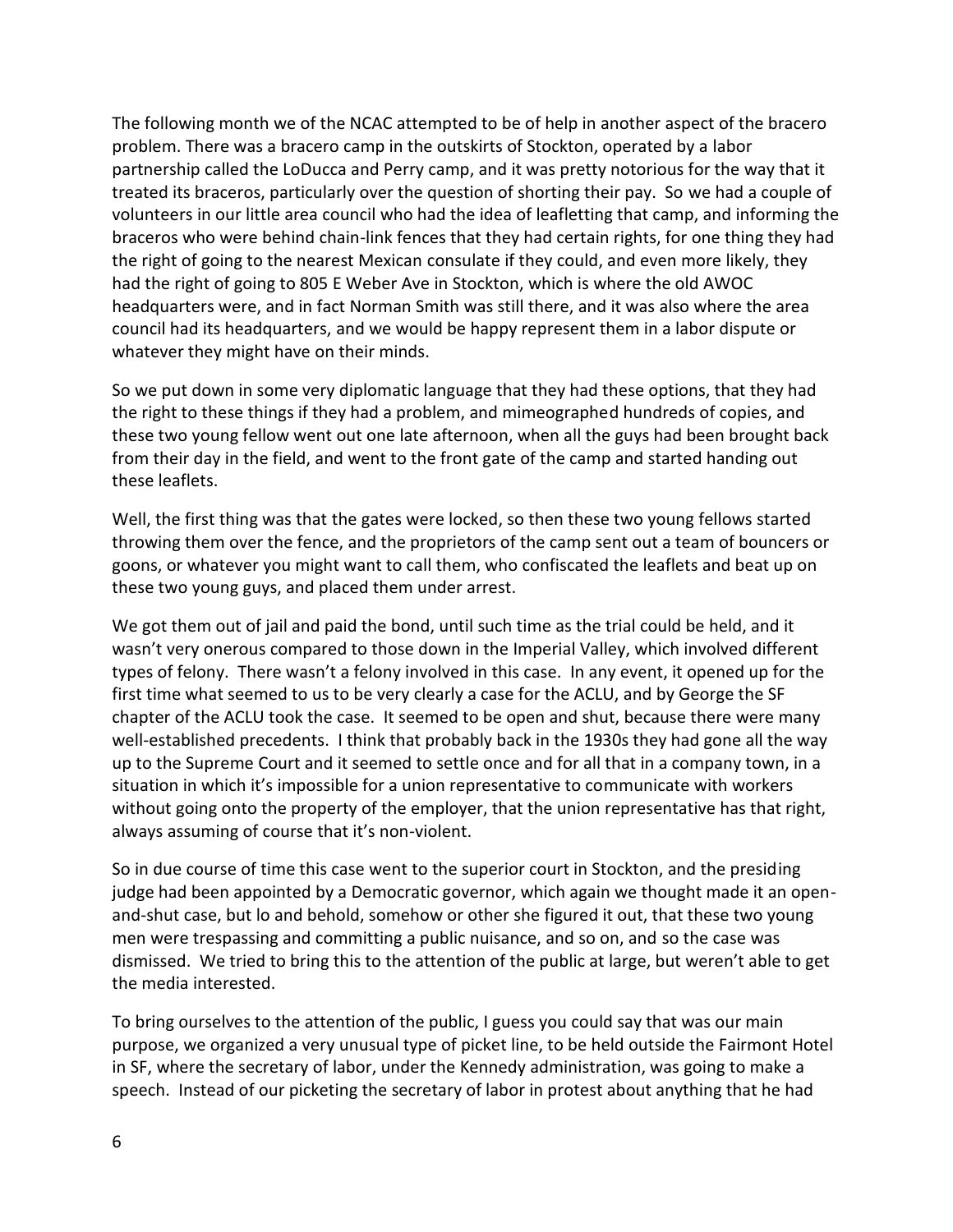done, this was to be an educational picket line, to thank the secretary for the good efforts of his department in removing the braceros from the strike of the Brussel Sprouts workers in Santa Cruz county. So we had placards "Thank you mister secretary" and I don't think anybody had ever seen anything quite like that before.

I myself was not able to be there, but I believe that the secretary, Arthur Goldberg was his name, in crossing and entering the hotel, must have seen this reverse picket line, and may have shaken hands with one or two of the people involved. So that was something noteworthy.

I talked to Norman Smith about something I was working on, a booklet, longer than my average research paper for AWOC, and I had a title picked out: "To Build a Union", which was borrowed from the short story by Jack London, "To Build a Fire", which used to appear in anthologies of the great American short stories, and I'd come across it when I was in high school, and was to powerfully affected by it that I'd never forgotten it through the years.

In the course of my work as director of research for AWOC, I'd spent some time in the library of the state federation of labor in SF, where the librarian was a woman named Joan London, who was the oldest of the two daughters of Jack London, and she and I became good friends, because she was a long-time friend of the farm labor movement, so I told her about my feelings toward her father and his famous short story.

I asked Norman Smith if there were anybody in the power structure in Washington DC that might be interested in my story, with some of the background of the efforts to organize farm workers, the present situation, and some thoughts about future possibilities. It would not be critical of the mistakes that had been made, and no names were named. It was a positive look at the problem, and it was in so many words and appeal that help be restored to AWOC.

Smith said that the only hope was with Walter Ruther, who was head of the CIO half of the AFL/CIO, although he was the junior half, the real big cheese was Meany. Meany was impossible, and Ruther was so busy with being the head of the United Auto Workers, as well as head of the CIO, that the facilitator was a brother of Walter Ruther named Victor Ruther, and that if I were to send a copy of my writing to Victor, that it might possibly shake up the interest of Walter himself, and that maybe he could somehow re-open the whole question of whether AWOC would continue to exist, or fade from view.

So I did write this piece, it turned out about 60 pages long, sent a copy to Victor Ruther, as well as other interested persons, but I never heard from Victor Ruther, and that was the end of that, but it was still a piece of work worth doing, because it had some good ideas in it, I think.

All of this should be looked upon as a kind of holding action. I was afraid that Norman Smith's "kitty", the trust fund that he had accumulated, was going to die out, be exhausted, and that AWOC itself would no longer exist, even as a paper organization, it would have to give up the rent on the building it had occupied, it would be nothing but a memory. That was my fear. Just keep the kettle bubbling a little bit, simmering at least.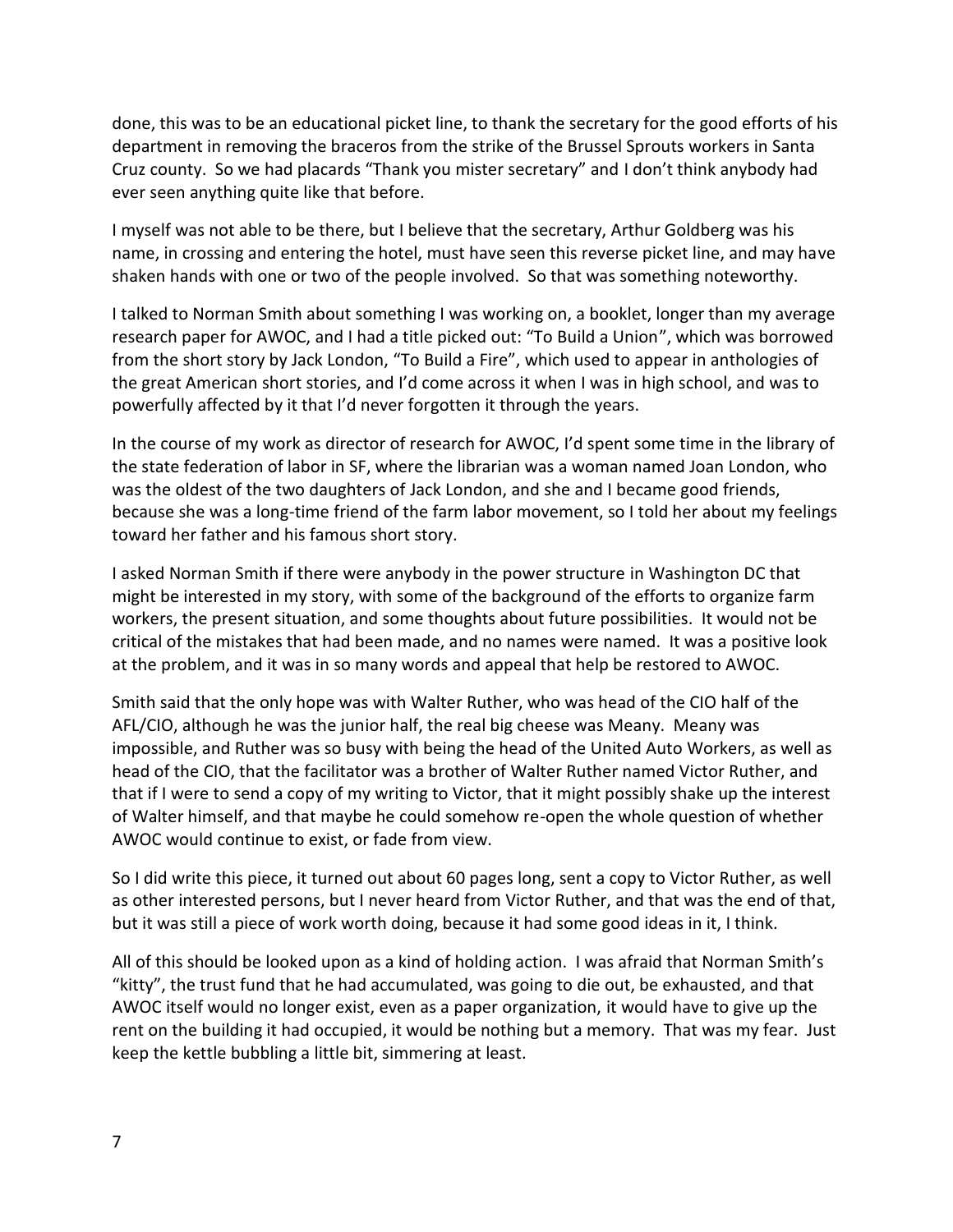And so along about November, another idea came to me, and that was to hold a convention, actually I called it a conference, an agricultural worker's organizing conference, which would draw in representatives of all the Area Councils, and as many people as we could find who had been involved in previous efforts to organize farm workers, going all the way back to the 1930s, as there had been many, many efforts, all of them had failed, but we would be happy to hear from all these old-timers, if we could find them, who could tell us about the things they had learned, the things to avoid, and maybe things that could be tried in the future. So I began going around and talking to people about this idea, and a number of them thought it was a good idea. I got very good reaction from the head of the Central Labor Council in Fresno county, who said he'd be happy to serve as a speaker. I think maybe it was he who suggested that the best place to hold this conference would be in Strathmore, because he knew the people in charge of that operation, and they were all very good people, very experienced and level-headed, and they had smarts and energy.

So it was decided that we would, in December, hold a conference with the acronym AWOC – what a coincidence. It was to be nominally an activity of AWOC itself, although Norman Smith had no part in it. He didn't oppose the idea, but it was our baby. And it was not just a coincidence, but in the back of our mind was the fact that the national AFL/CIO was going to hold its biennial national convention in Miami Beach about a month after our conference, and maybe we could get some mileage out of that. So we made plans, a lot of people pitched in and helped. I used my contacts in the Socialist party to see if we could get Norman Thomas to be our keynote speaker. If it had been an official AWOC enterprise I don't think that would have been possible, but since we had a certain amount of independence I thought it was worth a shot. And lo and behold, we got an acceptance from Norman Thomas himself, that he would be our speaker on the second day of the conference. It was to be a 2-day affair, Saturday and Sunday, Dec 2 and 3.

That conference turned out to be of such importance that a women, even as we speak, is in the process of trying to make a documentary built around the personality of Maria Moreno, who I mentioned a while ago, as one of the organizers, the best organizer that AWOC ever had, who played an important role in the Strathmore conference.

**Eugene**: You mentioned the student organization at Berkeley that you helped organize. When was that?

**Henry**: That would have been 1960.

**Eugene**: I don't think you mentioned that before.

**Henry**: There's a lot of things I haven't mentioned!

**Eugene**: Want to say more about that? Who else might have been involved?

**Henry**: A guy named Fritjof Thygeson. I mentioned him before when I talked about my meeting with your mother, that was at a student federalist meeting at which Thygeson was the chairman. By 1960 he was no longer using his considerable charm to recruit people into the